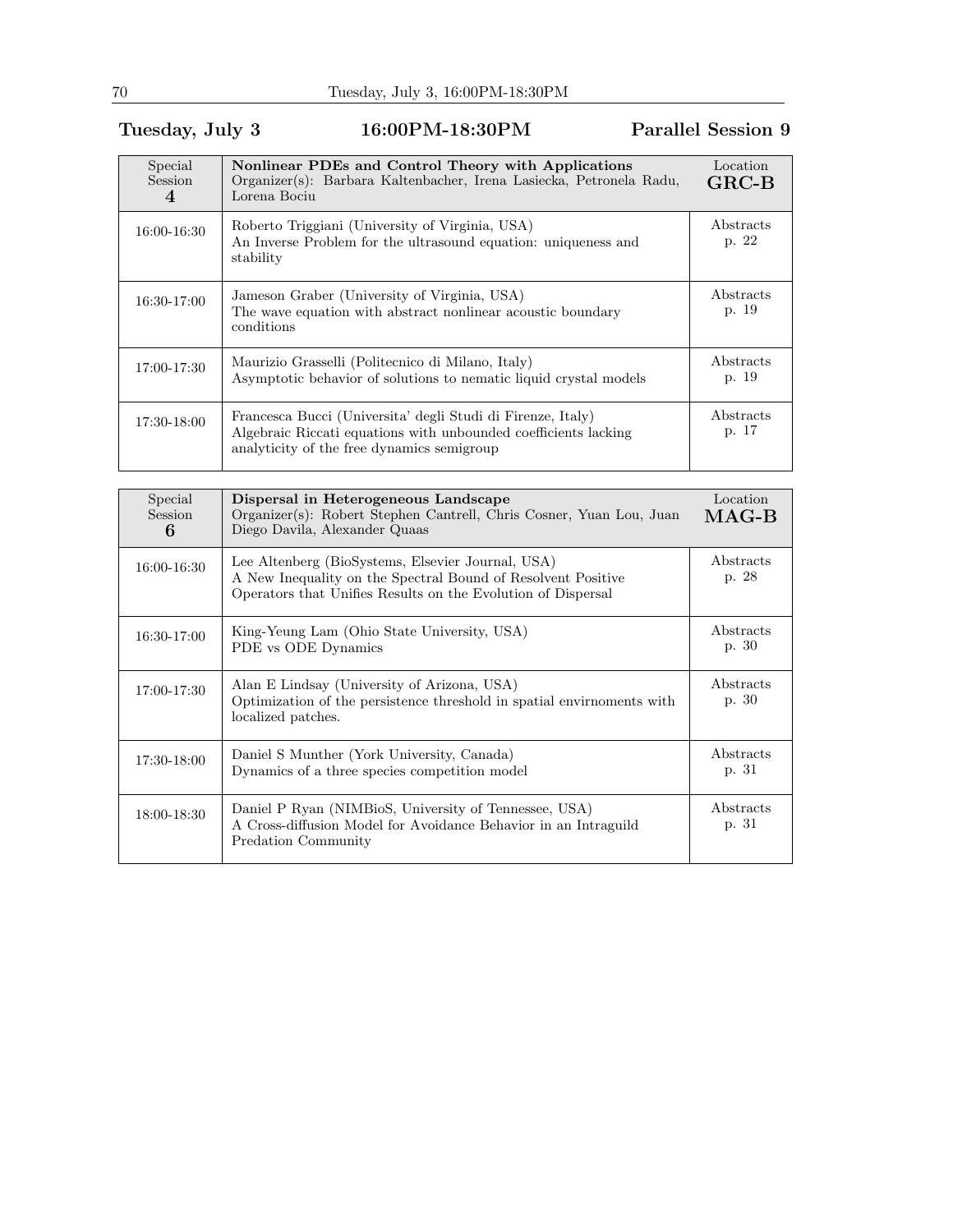| Special<br>Session<br>9 | Mathematics for Information Processing and Management<br>$Organizer(s)$ : Jianhong Wu, Zongben Xu                      | Location<br>$REH-5$ |
|-------------------------|------------------------------------------------------------------------------------------------------------------------|---------------------|
| 16:00-16:30             | Wenying Feng (Trent University, Canada)<br>Network utility optimization and effect to response time                    | Abstracts<br>p. 40  |
| 16:30-17:00             | Jane M Heffernan (York University, Canada)<br>The influence of Media on social behaviour in an Influenza pandemic      | Abstracts<br>p. 40  |
| 17:00-17:30             | Jimmy Huang (York University, Canada)<br>Beyond Traditional Search: Probabilistic Approaches and Their<br>Applications | Abstracts<br>p. 40  |
| 17:30-18:00             | Hanna K Jankowski (York University, Canada)<br>Estimating a density in the presence of interval censoring              | Abstracts<br>p. 40  |

| Special<br>Session<br>10 | Computational and Nonautonomous Dynamics<br>Organizer(s): Michael Dellnitz, Oliver Junge, Stefan Siegmund                                    | Location<br>$GRC-A$ |
|--------------------------|----------------------------------------------------------------------------------------------------------------------------------------------|---------------------|
| 16:00-16:30              | James C Robinson (University of Warwick, England)<br>The dynamics of non-autonomous Lotka-Volterra ODEs                                      | Abstracts<br>p. 46  |
| 16:30-17:00              | Langa Jose A (Seville University, Spain)<br>Characterization of pullback attractors                                                          | Abstracts<br>p. 44  |
| 17:00-17:30              | Guangwa Wang (Jiangsu Normal University, Peoples Rep of China)<br>Sacker-Sell spectrum and Lyapunov spectrum for random dynamical<br>systems | Abstracts<br>p. 47  |

| Special<br><b>Session</b><br>12 | Singular Perturbations and Boundary Layer Theory<br>Organizer(s): Makram Hamouda, Chang-Yeol Jung, Roger Temam                                                                                                              | Location<br>$REH-6$ |
|---------------------------------|-----------------------------------------------------------------------------------------------------------------------------------------------------------------------------------------------------------------------------|---------------------|
| 16:00-16:30                     | James Kelliher (UC Riverside, USA)<br>Some recent results on an extended Navier-Stokes system                                                                                                                               | Abstracts<br>p. 53  |
| 16:30-17:00                     | Marco Sammartino (University of Palermo, Italy)<br>From vortex layers to vortex sheets                                                                                                                                      | Abstracts<br>p. 54  |
| 17:00-17:30                     | Navnit D Jha (Rajiv Gandhi Institute of Petroleum Technology, India)<br>Nonpolynomial spline finite difference scheme for nonlinear singular<br>boundary value problems with singular perturbation and its<br>mechanization | Abstracts<br>p. 53  |
| 17:30-18:00                     | Galina Bizhanova (Institute of Mathematics, Kazakhstan)<br>On the boundary value problem for the parabolic equation with a small<br>parameter                                                                               | Abstracts<br>p. 52  |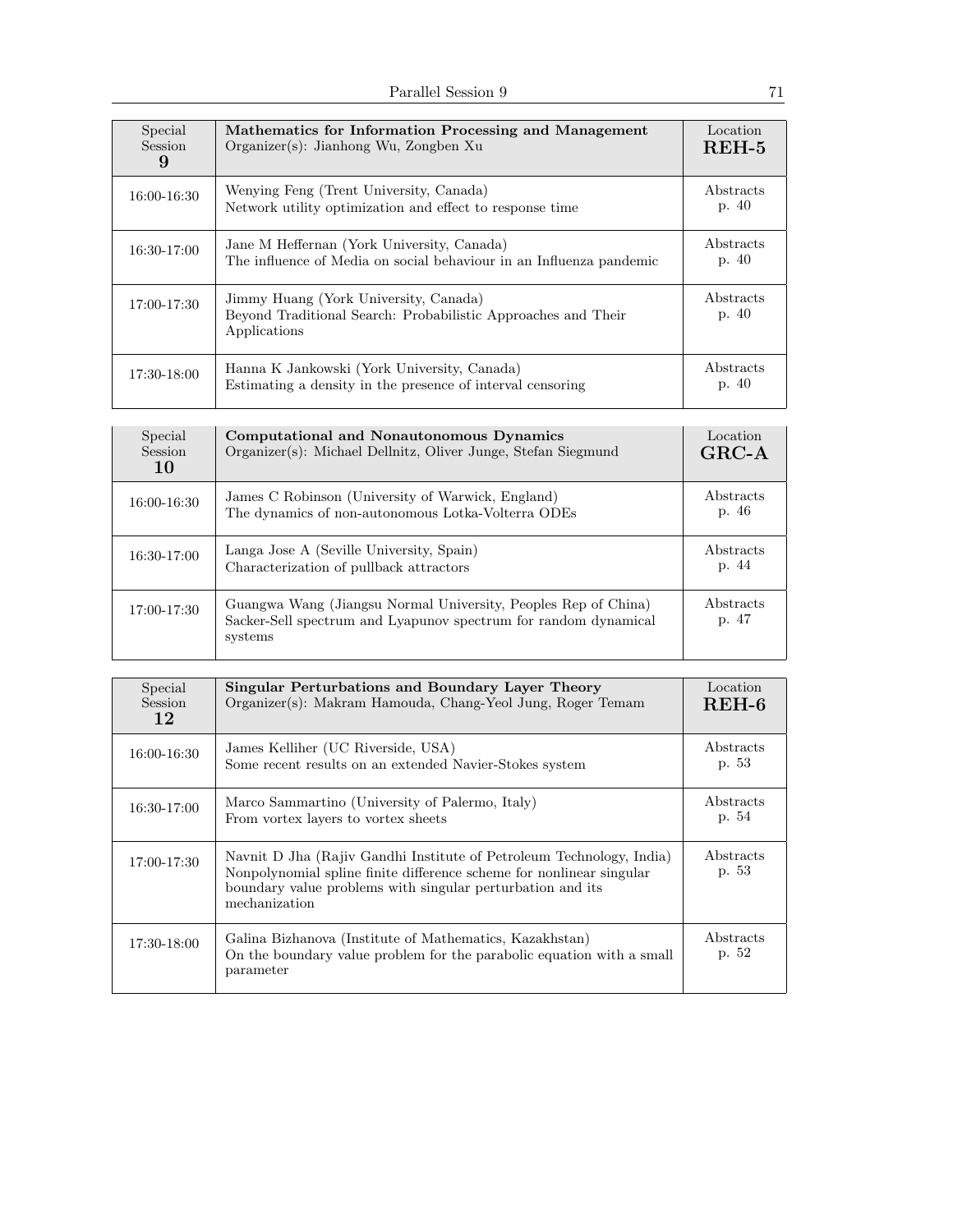| Special<br><b>Session</b><br>17 | <b>Singular Perturbations</b><br>Organizer(s): Freddy Dumortier, Peter De Maesschalck, Martin Wech-<br>selberger                                     | Location<br>$GRC-I$ |
|---------------------------------|------------------------------------------------------------------------------------------------------------------------------------------------------|---------------------|
| 16:00-16:30                     | Hayato Chiba (Kyushu university, Japan)<br>Blow-up of vector fields and Painleve equations                                                           | Abstracts<br>p. 78  |
| $16:30-17:00$                   | Renato Huzak (Hasselt University, Belgium)<br>Limit cycles in slow-fast codimension 3 saddle and elliptic bifurcations                               | Abstracts<br>p. 79  |
| $17:00 - 17:30$                 | Joseph L Shomberg (Providence College, USA)<br>Global Attractors for Damped Semilinear Wave Equations with a<br>Robin-Acoustic Boundary Perturbation | Abstracts<br>p. 80  |
| 17:30-18:00                     | Vincent Naudot (Florida Atlantic University, USA)<br>Reinjected Horseshoes                                                                           | Abstracts<br>p. 79  |

| Special<br>Session<br>18 | Qualitative Theory of Evolutionary Equation and its Applica-<br>tion<br>Organizer(s): Xiaojie Hou, Yi Li, Wei-Ming Ni, YuanWei Qi, Yaping<br>$W_{11}$                                             | Location<br><b>PAL-D</b> |
|--------------------------|---------------------------------------------------------------------------------------------------------------------------------------------------------------------------------------------------|--------------------------|
| 16:00-16:30              | Anna R Ghazaryan (Miami University, USA)<br>Traveling waves in high Lewis number combustion model                                                                                                 | Abstracts<br>p. 82       |
| 16:30-17:00              | Guangyu Zhao (University of Connecticut, USA)<br>Time Periodic Traveling Wave Solutions for Periodic<br>Advection-Reaction-Diffusion Systems                                                      | Abstracts<br>p. 83       |
| 17:00-17:30              | Fengxin Chen (University of Texas at San Antonio, USA)<br>Traveling Waves for Nonlocal Evolution Systems                                                                                          | Abstracts<br>p. 81       |
| 17:30-18:00              | Lorna S Almocera (University of the Philippines, Cebu, Philippines)<br>Limiting behavior dynamics of a two-predator one-prey population<br>system with a Beddington-DeAngelis functional response | Abstracts<br>p. 81       |
| 18:00-18:30              | Xiaojie Hou (UNCW, USA)<br>Traveling fronts for a nonlocal reaction diffusion system                                                                                                              | Abstracts<br>p. 82       |

| Special<br><b>Session</b><br>21 | Dynamical Systems and Spectral Theory<br>Organizer(s): David Damanik                                                            | Location<br>$REH-2$ |
|---------------------------------|---------------------------------------------------------------------------------------------------------------------------------|---------------------|
| 16:00-16:30                     | Mihai Stoiciu (Williams College, USA)<br>Spectral Applications of McMullen's Hausdorff Dimension Algorithm                      | Abstracts<br>p. 94  |
| 16:30-17:00                     | Darren C Ong (Rice University, USA)<br>Orthogonal Polynomials on the Unit Circle with Almost Periodic<br>Recursion Coefficients | Abstracts<br>p. 93  |
| 17:00-17:30                     | Zhenghe Zhang (Northwestern University, USA)<br>Positive Lyapunov Exponents for Quasiperiodic Szego cocycles                    | Abstracts<br>p. 94  |
| 17:30-18:00                     | David Damanik (Rice University, USA)<br>Subshifts and Low Regularity Potentials                                                 | Abstracts<br>p. 92  |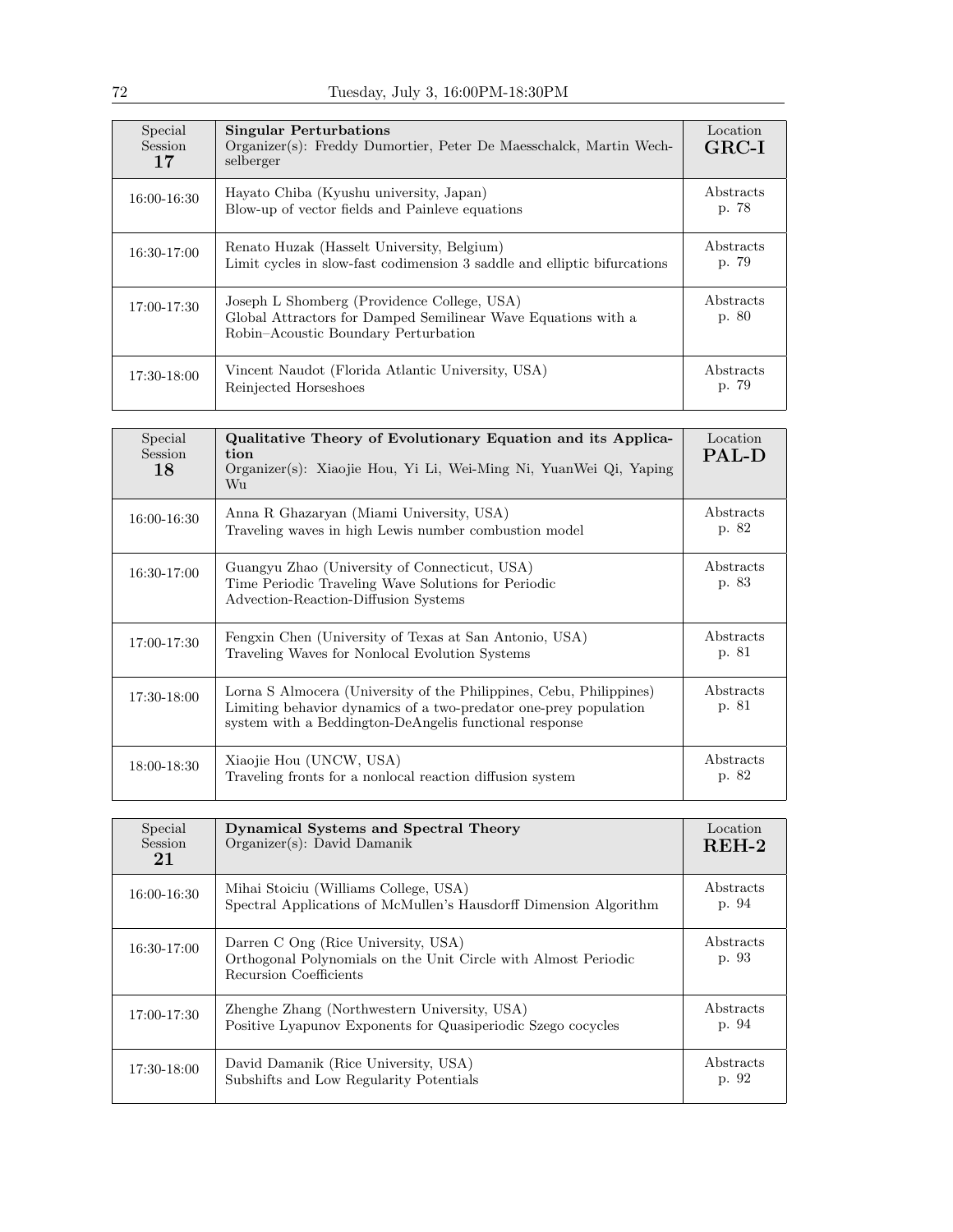| Special<br><b>Session</b><br>26 | <b>Qualitative Aspects of Nonlinear Boundary Value Problems</b><br>Organizer(s): Marta Garcia-Huidobro, Raul Manasevich, James Ward                     | Location<br>$REH-7$ |
|---------------------------------|---------------------------------------------------------------------------------------------------------------------------------------------------------|---------------------|
| 16:00-16:30                     | Monica Lazzo (University of Bari, Italy)<br>Convergence versus periodicity in a dynamical system arising in the<br>study of a higher-order elliptic PDE | Abstracts<br>p. 118 |
| 16:30-17:00                     | Marta Garcia Huidobro (Pontificia Universidad Catolica de Chile,<br>Chile)<br>Boundary blow up of nonnegative solutions of some elliptic systems        | Abstracts<br>p. 117 |
| 17:00-17:30                     | Paul G Schmidt (Auburn University, USA)<br>Oscillatory entire solutions of polyharmonic equations with subcritical<br>growth                            | Abstracts<br>p. 119 |
| 17:30-18:00                     | Satoshi Tanaka (Okayama University of Science, Japan)<br>On the nonuniqueness of positive solutions for a class of superlinear<br>problems              | Abstracts<br>p. 119 |
| 18:00-18:30                     | Carmen Cortazar (P. Universidad Catolica de Chile, Chile)<br>On bound state solutions with a prescribed number of sign changes                          | Abstracts<br>p. 117 |

| Special<br><b>Session</b><br>27 | <b>Transport Barriers in Dynamical Systems</b><br>Organizer(s): George Haller, Wenbo Tang                                                                                    | Location<br>$REH-8$ |
|---------------------------------|------------------------------------------------------------------------------------------------------------------------------------------------------------------------------|---------------------|
| 16:00-16:30                     | Kathrin Padberg-Gehle (Technische Universitaet Dresden, Germany)<br>Finite-time entropy: a probabilistic approach for measuring nonlinear<br>stretching in dynamical systems | Abstracts<br>p. 123 |
| 16:30-17:00                     | Wenbo Tang (Arizona State University, USA)<br>Lagrangian coherent structures and eddy diffusion                                                                              | Abstracts<br>p. 124 |
| 17:00-17:30                     | Gary Froyland (University of New South Wales, Australia)<br>Transport in Time-dependent Dynamical Systems: Finite-time<br>Coherent Sets                                      | Abstracts<br>p. 121 |
| 17:30-18:00                     | Carl P Dettmann (University of Bristol, England)<br>Escape and diffusion through small holes                                                                                 | Abstracts<br>p. 121 |

| Special<br>Session<br>29 | Self-organized Behavior of Nonlinear Elliptic Equations and<br>Pattern Formation of Strongly Interacting Systems<br>Organizer(s): Susanna Terracini, Jun-cheng Wei | Location<br>$GRC-H$ |
|--------------------------|--------------------------------------------------------------------------------------------------------------------------------------------------------------------|---------------------|
| 16:00-16:30              | Theodore Kolokolnikov (Dalhousie, Canada)<br>Hot-spot solutions in a model of crime                                                                                | Abstracts<br>p. 130 |
| 16:30-17:00              | Alan E Lindsay (University of Arizona, USA)<br>Concentration behaviour in biharmonic equations of MEMS.                                                            | Abstracts<br>p. 130 |
| 17:00-17:30              | Julian Lopez-Gomez (Complutense University of Madrid, Spain)<br>The effects of alliances in competing species models                                               | Abstracts<br>p. 130 |
| 17:30-18:00              | Hideki Murakawa (Kyushu University, Japan)<br>Triple-junctions in a strong interaction limit of a three-component<br>system                                        | Abstracts<br>p. 130 |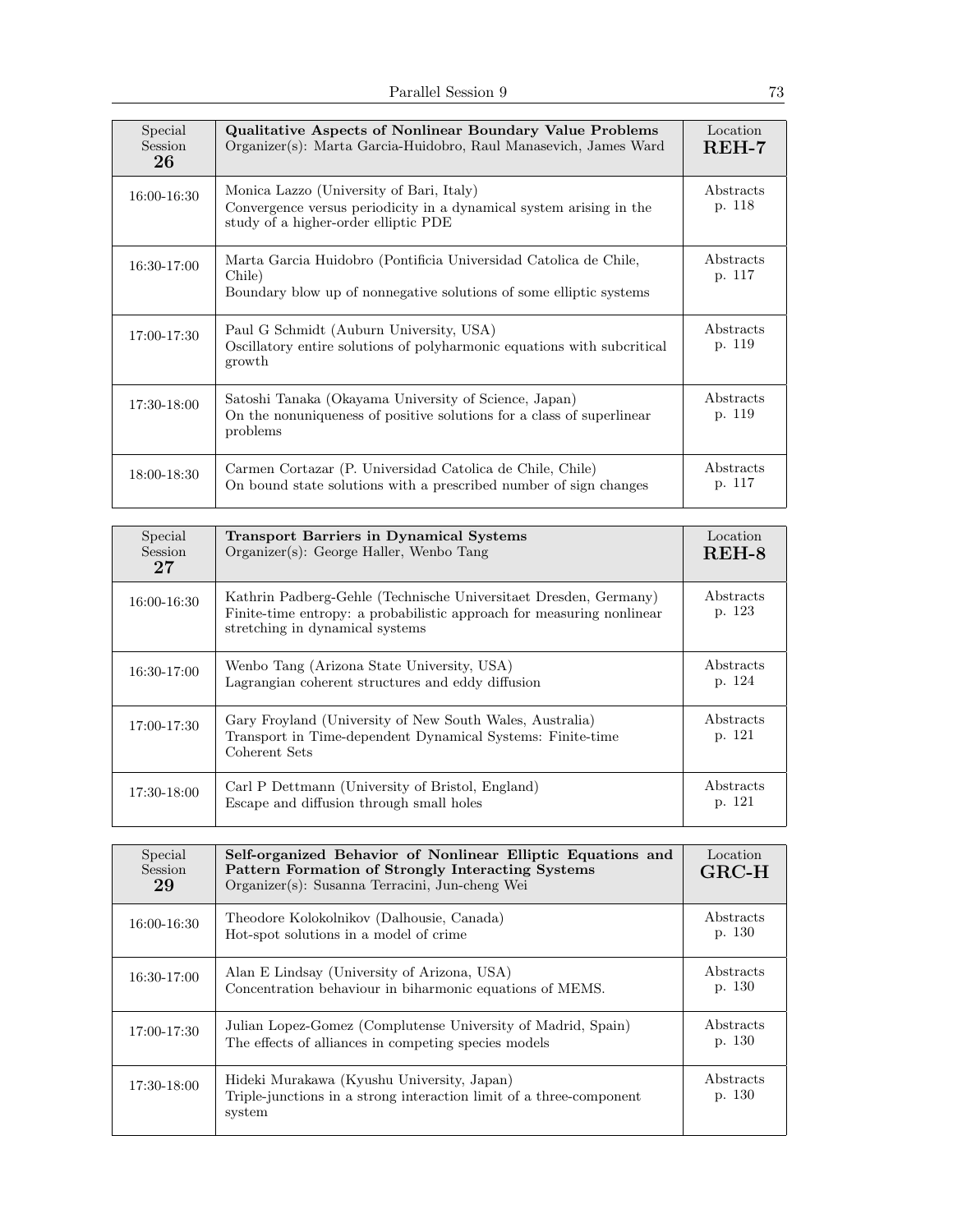| Special<br><b>Session</b><br>33 | Nonlinear Elliptic and Parabolic Problems in Mathematical<br>Sciences<br>Organizer(s): Yoshihisa Morita, Junping Shi                                             | Location<br>$REH-9$ |
|---------------------------------|------------------------------------------------------------------------------------------------------------------------------------------------------------------|---------------------|
| 16:00-16:30                     | Shin-Hwa Wang (National Tsing Hua University, Taiwan)<br>On global bifurcation of bifurcation curves of some multiparameter<br>problems                          | Abstracts<br>p. 150 |
| $16:30-17:00$                   | Chan-Gyun Kim (College of William and Mary, USA)<br>Multiple Positive Solutions for p-Laplacian Equation with Allee Effect<br>Growth Rate                        | Abstracts<br>p. 147 |
| 17:00-17:30                     | Jun Zhou (College of William and Mary, USA)<br>Qualitative analysis of a diffusive predator-prey model with modified<br>Leslie-Gower and Holling-type II schemes | Abstracts<br>p. 151 |
| 17:30-18:00                     | Tomoyuki Miyaji (Kyoto University, Japan)<br>Bifurcation analysis for the Lugiato-Lefever equation in two space<br>dimensions                                    | Abstracts<br>p. 148 |

| Special<br>Session<br>34 | Multi-phase Flows in Porous Media and Related Systems<br>Organizer(s): David Ambrose, Xiaoming Wang, Steven Wise             | Location<br>$MAG-A$ |
|--------------------------|------------------------------------------------------------------------------------------------------------------------------|---------------------|
| 16:00-16:30              | Iain R Moyles (University of British Columbia, Canada)<br>Capillary Driven Viscous Fingering in Buckley-Leverett Models      | Abstracts<br>p. 153 |
| 16:30-17:00              | Nikolai V Chemetov (CMAF / University of Lisbon, Portugal)<br>Solvability of a generalized Buckley-Leverett model            | Abstracts<br>p. 152 |
| 17:00-17:30              | Paul G Papatzacos (University of Stavanger, Norway)<br>Thermal compositional model based on the diffuse interface assumption | Abstracts<br>p. 154 |
| 17:30-18:00              | Xiaoqiang Wang (Florida State University, USA)<br>Two phase fluid flows with biological microstructures                      | Abstracts<br>p. 155 |

| Special<br><b>Session</b><br>38 | Bifurcations and Asymptotic Analysis of Solutions of Nonlinear<br>Models<br>Organizer(s): Jann-Long Chern, Yoshio Yamada, Shoji Yotsutani                             | Location<br>PAL-A   |
|---------------------------------|-----------------------------------------------------------------------------------------------------------------------------------------------------------------------|---------------------|
| 16:00-16:30                     | Masaharu Nagayama (Kanazawa university, Japan)<br>The jamming of camphor boats in a circular water channel                                                            | Abstracts<br>p. 168 |
| 16:30-17:00                     | Kousuke Kuto (University of Electro-Communications, Japan)<br>Bifurcation structure of steady-states to a reaction-diffusion-advection<br>system in surface chemistry | Abstracts<br>p. 167 |
| 17:00-17:30                     | Sachiko Ishida (Tokyo University of Science, Japan)<br>Global existence in sub-critical cases for 1-D quasilinear degenerate<br>Keller-Segel systems                  | Abstracts<br>p. 166 |
| 17:30-18:00                     | Yoichi Enatsu (Waseda University, Japan)<br>Asymptotic behavior of solutions of epidemic models with delays                                                           | Abstracts<br>p. 166 |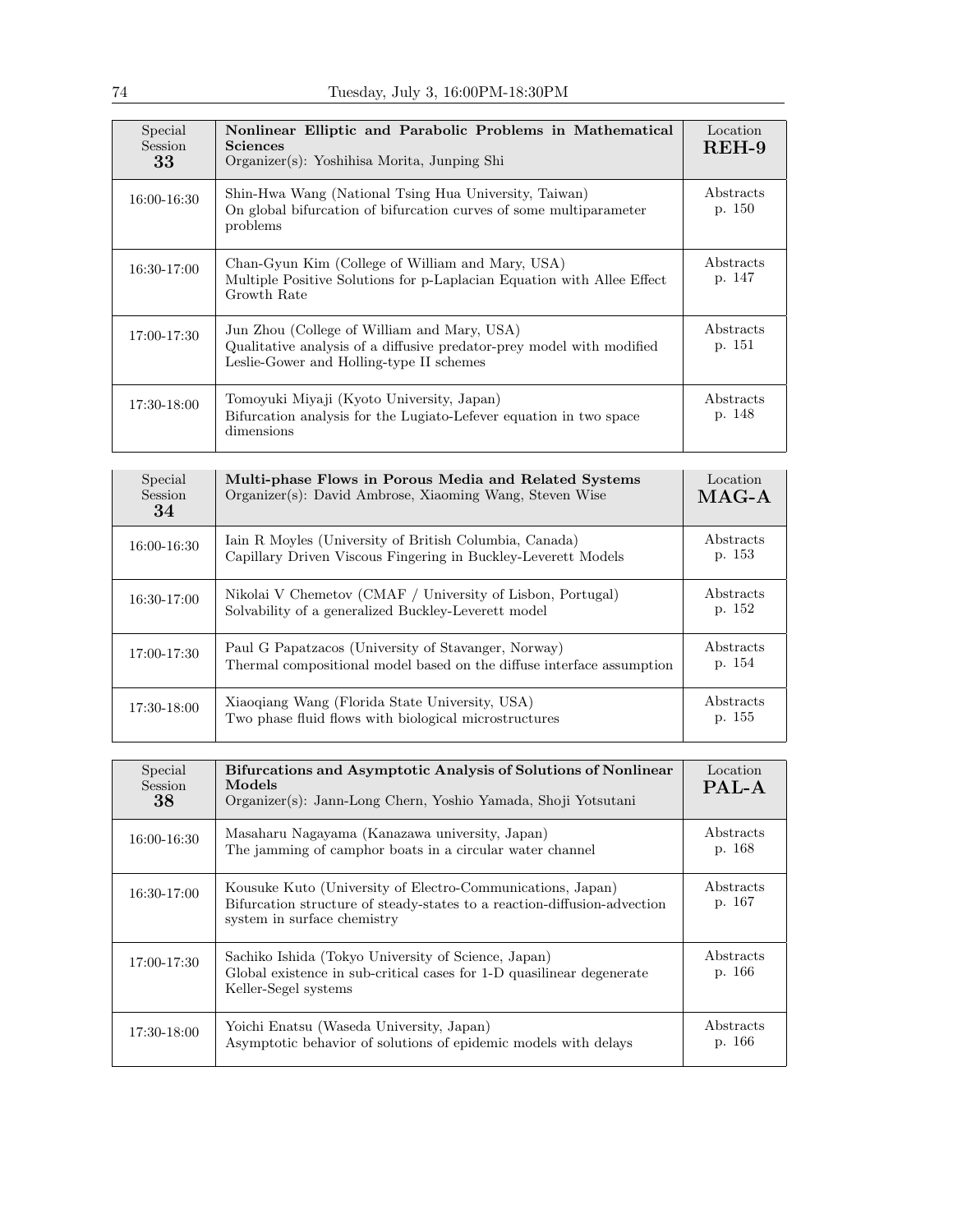| Special<br>Session<br>41 | New Developments in Qualitative Behavior of Evolutionary<br><b>PDEs</b><br>Organizer(s): Ryo Ikehata, Grozdena Todorova         | Location<br>PAL-CC  |
|--------------------------|---------------------------------------------------------------------------------------------------------------------------------|---------------------|
| 16:00-16:30              | Ming Mei (Champlain College-St.-Lambert, Canada)<br>Best asymptotic profile for bipolar hydrodynamic model of<br>semiconductors | Abstracts<br>p. 174 |
| 16:30-17:00              | Fábio Natali (Universidade Estadual de Maringá, Brazil)<br>Orbital Stability of Periodic Waves                                  | Abstracts<br>p. 175 |
| 17:00-17:30              | To Fu Ma (ICMC - University of Sao Paulo, Brazil)<br>Attractors for a class of Kirchhoff-Boussinesq models with memory          | Abstracts<br>p. 174 |

| Special<br><b>Session</b><br>42 | Global or/and Blowup Solutions for Nonlinear Evolution Equa-<br>tions and Their Applications<br>Organizer(s): George Chen, Ming Mei                                                                | Location<br>$REH-4$ |
|---------------------------------|----------------------------------------------------------------------------------------------------------------------------------------------------------------------------------------------------|---------------------|
| 16:00-16:30                     | Yang Zhijian (Zhengzhou University, Peoples Rep of China)<br>Longtime dynamics for an elastic waveguide model                                                                                      | Abstracts<br>p. 182 |
| 16:30-17:00                     | Gao Jia (University of Shanghai for Science and Technology, Peoples<br>Rep of China)<br>On solvability for a class of quasilinear elliptic equations with<br>superlinear growth in weighted spaces | Abstracts<br>p. 178 |
| 17:00-17:30                     | Changming Song (Zhongyuan University of Technology, Peoples Rep of<br>China)<br>Cauchy problem for the damped singularly perturbed Boussinesq-type<br>equation                                     | Abstracts<br>p. 181 |

| Special<br><b>Session</b><br>48 | <b>Nonlinear Evolution Equations</b><br>Organizer(s): Alex Himonas, Gerson Petronilho                                          | Location<br>POI-B   |
|---------------------------------|--------------------------------------------------------------------------------------------------------------------------------|---------------------|
| 16:00-16:30                     | Karen Yagdiian (University of Texas-Pan American, USA)<br>Global existence of the scalar field in de Sitter spacetime          | Abstracts<br>p. 205 |
| $16:30-17:00$                   | John Holmes (University of Notre Dame, USA)<br>Well-posedness of the generalized Burgers equation in analytic Gevrey<br>spaces | Abstracts<br>p. 204 |
| 17:00-17:30                     | Alex Himonas (University of Notre Dame, USA)<br>The initial Value problem of a periodic KdV equation                           | Abstracts<br>p. 203 |
| 17:30-18:00                     | David Karapetyan (University of Notre Dame, USA)<br>New ill-posedness results for the boussines equation                       | Abstracts<br>p. 204 |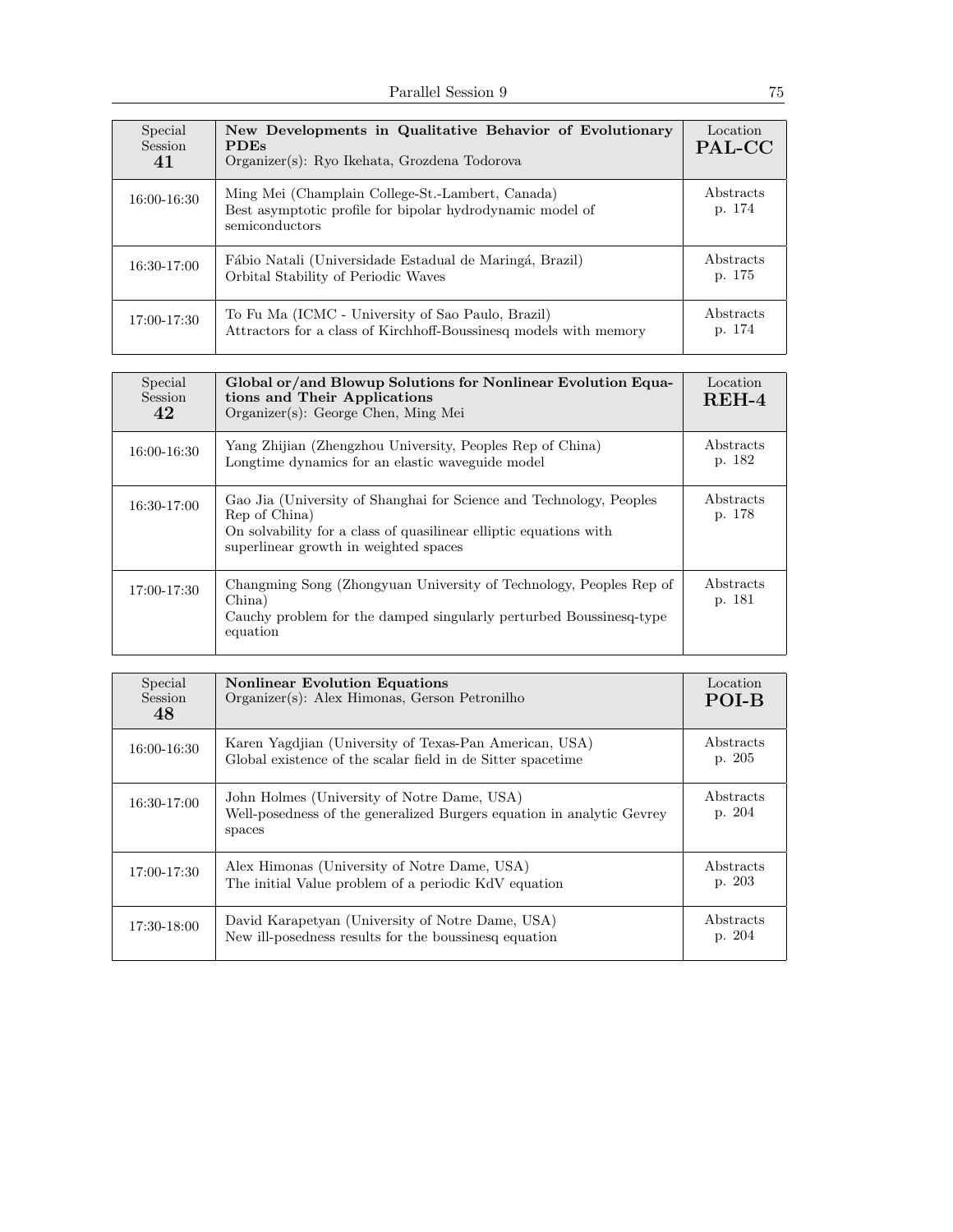| Special<br>Session<br>52 <sub>1</sub> | Fractional Differential and Integral Equations, Theory and Ap-<br>plications<br>Organizer(s): Eduardo Cuesta, Mokhtar Kirane, Onur Alp Ilhan                    | Location<br>$\rm MAG\text{-}C$ |
|---------------------------------------|-----------------------------------------------------------------------------------------------------------------------------------------------------------------|--------------------------------|
| 16:00-16:30                           | Svetlin Georgiev (Sofia University, Bulgaria)<br>Global existence of the solutions of a class fractional - differential<br>equations with a Legendre derivative | Abstracts<br>p. 217            |
| 16:30-17:00                           | Namjip Koo (Chungnam National University, Korea)<br>Lyapunov stability for differential systems of fractional order                                             | Abstracts<br>p. 218            |
| 17:00-17:30                           | Eduardo Cuesta (University of Valladolid, Spain)<br>On the applications of Volterra equations in image processing and<br>restoration                            | Abstracts<br>p. 217            |
| 17:30-18:00                           | Onur Alp Ilhan (Ercives University, Turkey)<br>Solvability of Some Partial Integral Equations in Hilbert Space                                                  | Abstracts<br>p. 217            |
| 18:00-18:30                           | Sara Moradi (Chalmers University of Technology, Sweden)<br>A theory of non-local linear drift wave transport                                                    | Abstracts<br>p. 218            |

| Special<br>Session<br>58 | Variational Analysis and Equilibrium Problems<br>Organizer(s): Patrizia Daniele<br>$*Extended Session$                                                                                    | Location<br><b>POI-C</b> |
|--------------------------|-------------------------------------------------------------------------------------------------------------------------------------------------------------------------------------------|--------------------------|
| 16:00-16:30              | Scott W Greenhalgh (University of Guelph, Canada)<br>Evolution solutions of network problems: a hybrid dynamical system<br>approach                                                       | Abstracts<br>p. 236      |
| 16:30-17:00              | Maria Bernadette Donato (University of Messina, Italy)<br>The infinite dimensional Lagrange multiplier rule for convex<br>optimization problems                                           | Abstracts<br>p. 236      |
| 17:00-17:30              | Sabu Nicholas (Indian Institute of Space Science and Technology,<br>India)<br>Two-dimensional approximation of three dimensional piezoelectric<br>membrane shells using gamma convergence | Abstracts<br>p. 236      |
| $17:30-18:00$            | Laura Scrimali (University of Catania, Italy)<br>A quasi-variational approach to the joint implementation of<br>environmental projects                                                    | Abstracts<br>p. 237      |
| 18:00-18:30              | Monica G Cojocaru (University of Guelph, Canada)<br>Generalized Nash Games and Evolutionary Variational Inequalities                                                                      | Abstracts<br>p. 235      |
| $18:30-19:00$            | Monica Milasi (University of Messina, Italy)<br>A generalized quasi-variational inequality for an economic equilibrium<br>problem                                                         | Abstracts<br>p. 236      |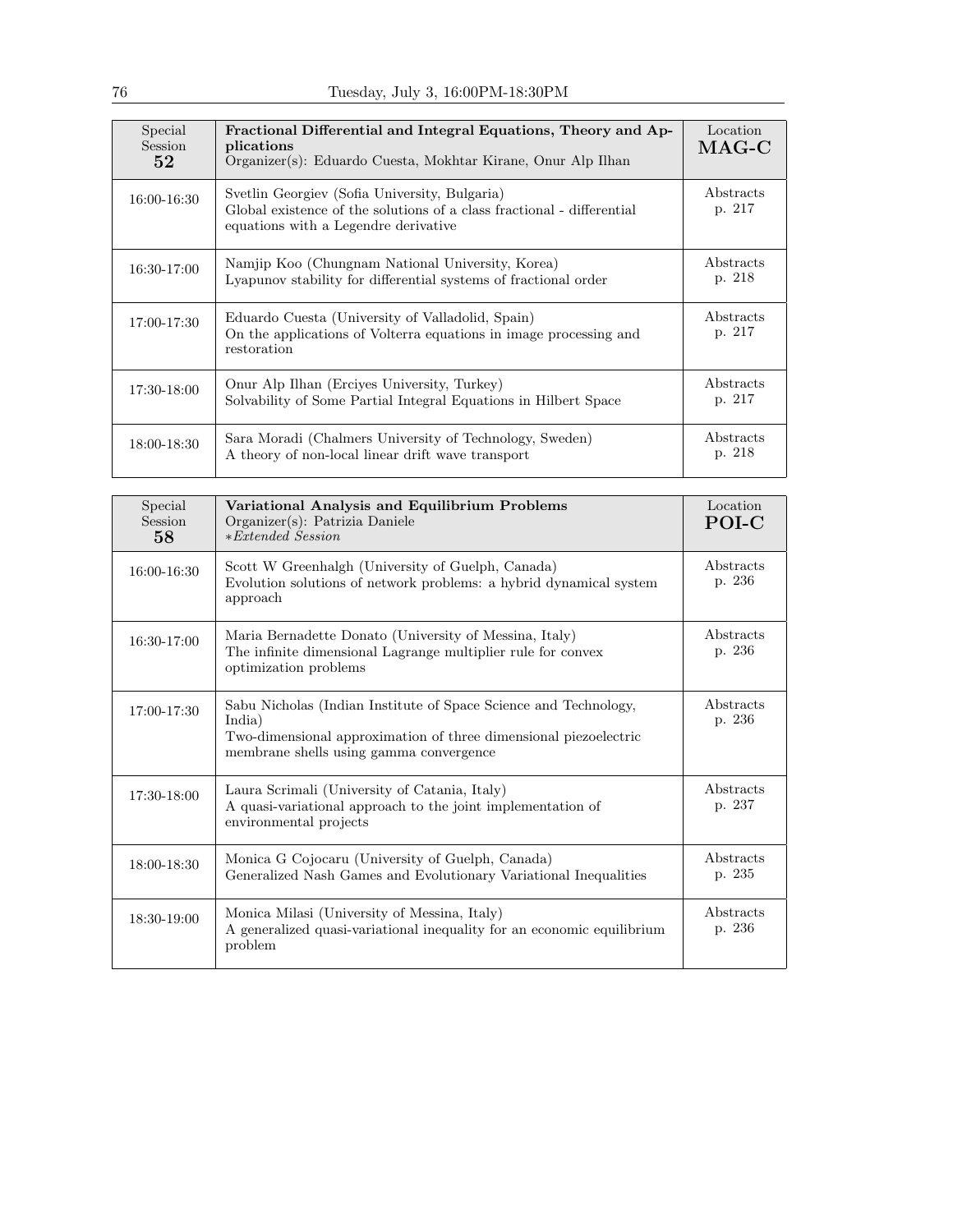| Special<br><b>Session</b><br>69 | Dissipative Systems and Applications<br>Organizer(s): Georg Hetzer, Wenxian Shen, Lourdes Tello                                                     | Location<br><b>POLD</b> |
|---------------------------------|-----------------------------------------------------------------------------------------------------------------------------------------------------|-------------------------|
| 16:00-16:30                     | Le Dung (University of Texas San Antonio, USA)<br>Regularity for strongly coupled parabolic systems via homotopy                                    | Abstracts<br>р.         |
| 16:30-17:00                     | Juan Francisco Padial (Universidad Politecnica de Madrid, Spain)<br>On a nonlocal Bernoulli-type problem with unknown measure data                  | Abstracts<br>p.         |
| 17:00-17:30                     | Dmitry Glotov (Auburn University, USA)<br>On the local behavior of solutions to thin-film Ginzburg-Landau<br>equations near vortices                | Abstracts<br>p.         |
| 17:30-18:00                     | Alfonso C Casal (Universidad Politecnica de Madrid, Spain)<br>Some results on Hopf type bifurcation in delayed complex<br>Ginzburg-Landau equations | Abstracts<br>p.         |

| Special<br><b>Session</b><br>81 | Analysis and Simulation of Multi-scale Problems<br>Organizer(s): Xiao-Ping Wang, Yang Xiang                                                  | Location<br>REH-3          |
|---------------------------------|----------------------------------------------------------------------------------------------------------------------------------------------|----------------------------|
| $16:00 - 16:30$                 | Yang Xiang (Hong Kong University of Science and Technology, Hong<br>Kong)<br>A continuum model for the dynamics of dislocation arrays        | Abstracts<br>p. 304        |
| 16:30-17:00                     | Xianmin Xu (Chinese Academy of Sciences, Peoples Rep of China)<br>Some mathematical analysis for wetting on chemically patterned<br>surfaces | Abstracts<br>p. 304        |
| 17:00-17:30                     | Xiaodong Yan (University of Connecticut, USA)<br>Minimizers and Meissner states for nonself-dual Chern-Simons-Higgs<br>energy                | <i>Abstracts</i><br>p. 304 |
| 17:30-18:00                     | Peiyong Wang (Wayne State University, USA)<br>Some Uniqueness Problems In Free Boundary Problems Associated<br>With Degeneracy               | Abstracts<br>p. 303        |